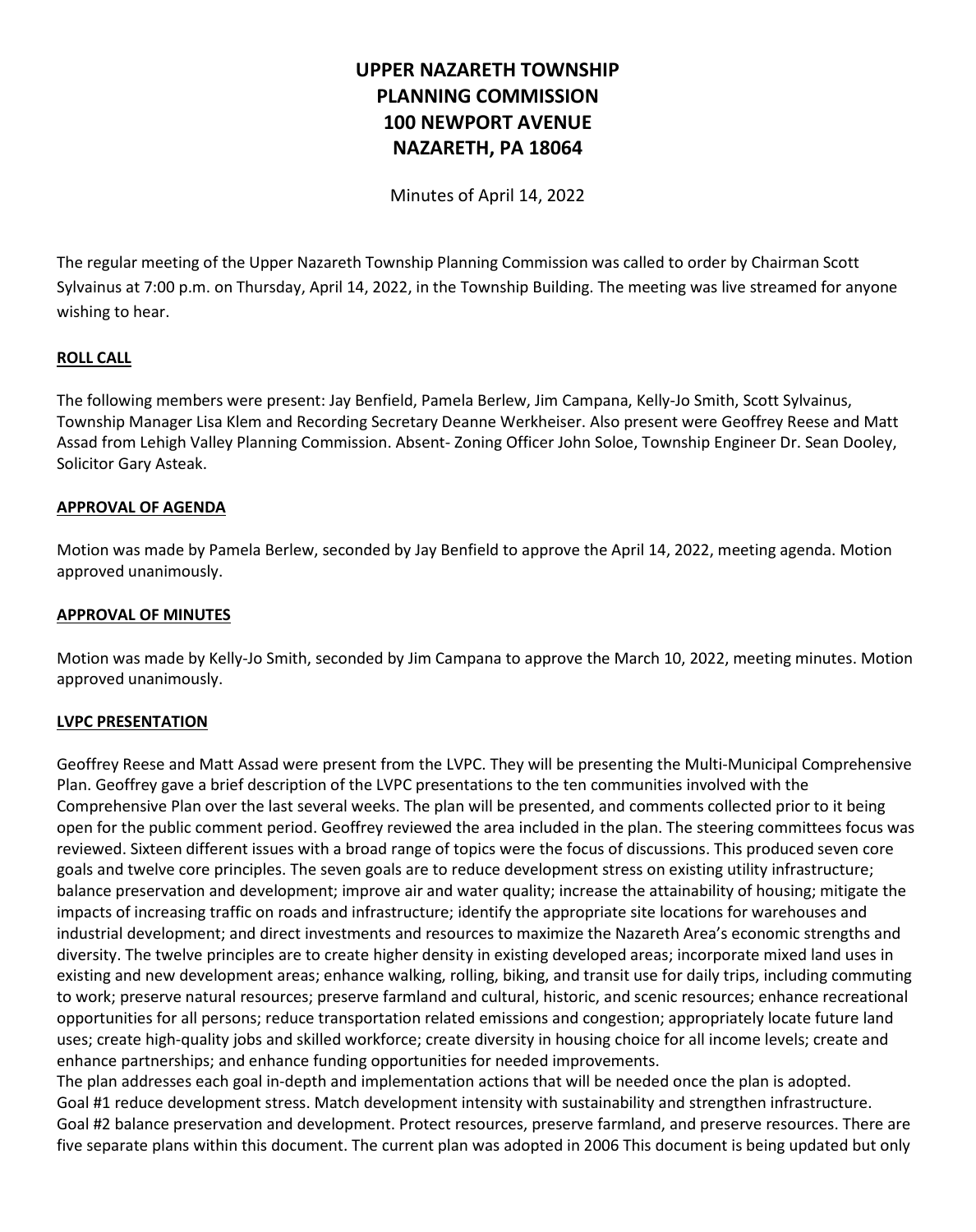minor changes have been made to certain plan documents like the Natural Resources. Values are ranked within this plan as high or medium. Farmland Preservation is next. Some areas are already preserved through Northampton County. Map gives priority to most important to preserve based on proximity to other farms and areas already preserved, ranking high, medium, and low. Place Types organizes the development character of the place and infrastructure that connects it. There are eleven different types T1 to T11. Future Land Use Plan included a map that gives the type of area and the type of development that would be appropriate for that area. Areas include natural resources, farmland, areas for preservation, buffers, and development. The Park, Recreation, and Open Space Plan includes Official Map information. Preserves the rights of the municipality for land development and future needs.

Goal #3 improve air and water quality. Plays a critical role in having a clean and vibrant environment.

Goal #4 increase the attainability of housing. Includes diversity in housing. Having housing choices for all income levels is key to the regions ability to retain residents.

Goal #5 mitigation of increased traffic. This is very important. Lists centers and corridors- local, critical, community, commercial, regional, and limited access.

Goal #6 appropriate location for warehouses and industrial development. Have immense impacts on the community, requiring proper location.

Goal #7 investments and resources to maximize economic strengths and diversity. Economic strength and diversity for the area.

The plan implementation starts with each municipality adopting the Comprehensive Plan. This will not happen for a few months. Need to meet legal requirements. The MPC created the Intergovernmental Cooperative Implementation Agreement specifically as a means of implementing Multi-Municipal Comprehensive Plans. This allows communities to benefit by working together to meet all required uses collectively. All ten municipalities are partners. Zoning ordinances will need to be updated.

Geoffrey stated that they are looking to have all comments from Upper Nazareth Township by two weeks from this evening, April 28, 2022, so that they can be consolidated into the draft plan.

Geoffrey asked if anyone had questions or comments. Pamela Berlew stated that there have been a lot of changes since the last comprehensive plan. Her concerns are regarding no sharing of funding. If we have farmland and no industry, we do not receive the funds that other municipalities who have warehouses and industry. We are growing and need the additional income. Geoffrey responded that they have been talking to the communities about these concerns. We can still talk and coordinate with the other municipalities. The future land use maps show more general areas. We can create and update within our own community as we see fit. Gives flexibility.

Brian Sayago asked how much ability does one community have to affect usage. Say a roadway and transportation. A route through the entire area. How can we influence the goals? Where can I speak? Geoffrey responded it starts with Official Maps. Needs to be put on the map. You can speak to the other municipalities to see if they agree. If they all agree it can possibly be added to the LV Transportation Plan. Mechanisms exist that can help if this is what all ten municipalities decides is a good idea. Individual Zoning Ordinances would be coordinated with the other municipalities so that they are your ordinance but work with the others. You will need to decide and have it in an agreement. Certain types of development will affect more than just the community in which it is located. This allows all to work together moving forward. Add what ideas you want to the Comprehensive Plan to help you as you move forward.

George Polak gave Geoffrey Reese a letter similar to what was given to Planning Commission members and the Board of Supervisors.

Scott Sylvainus asked if there are coordinated Official Maps? Geoffrey responded not that he is aware of, but this plan gives you very close to that.

Lisa Klem asked about the Land Use map, how does the plan provide for economic balance? Geoffrey responded this plan is just a guide moving forward. You as a municipality decide what is best for you.

Geoffrey stated they have not received many comments back from municipalities. Only Stockertown so far. The Steering Committee has been working on this for three years. Pamela asked if all municipalities are looking at working together for the long term? Geoffrey responded the communities will need to decide and work together.

The Planning Commission thanked Geoffrey and Matt for the presentation.

## **NEWBUSINESS**

Nothing at this time.